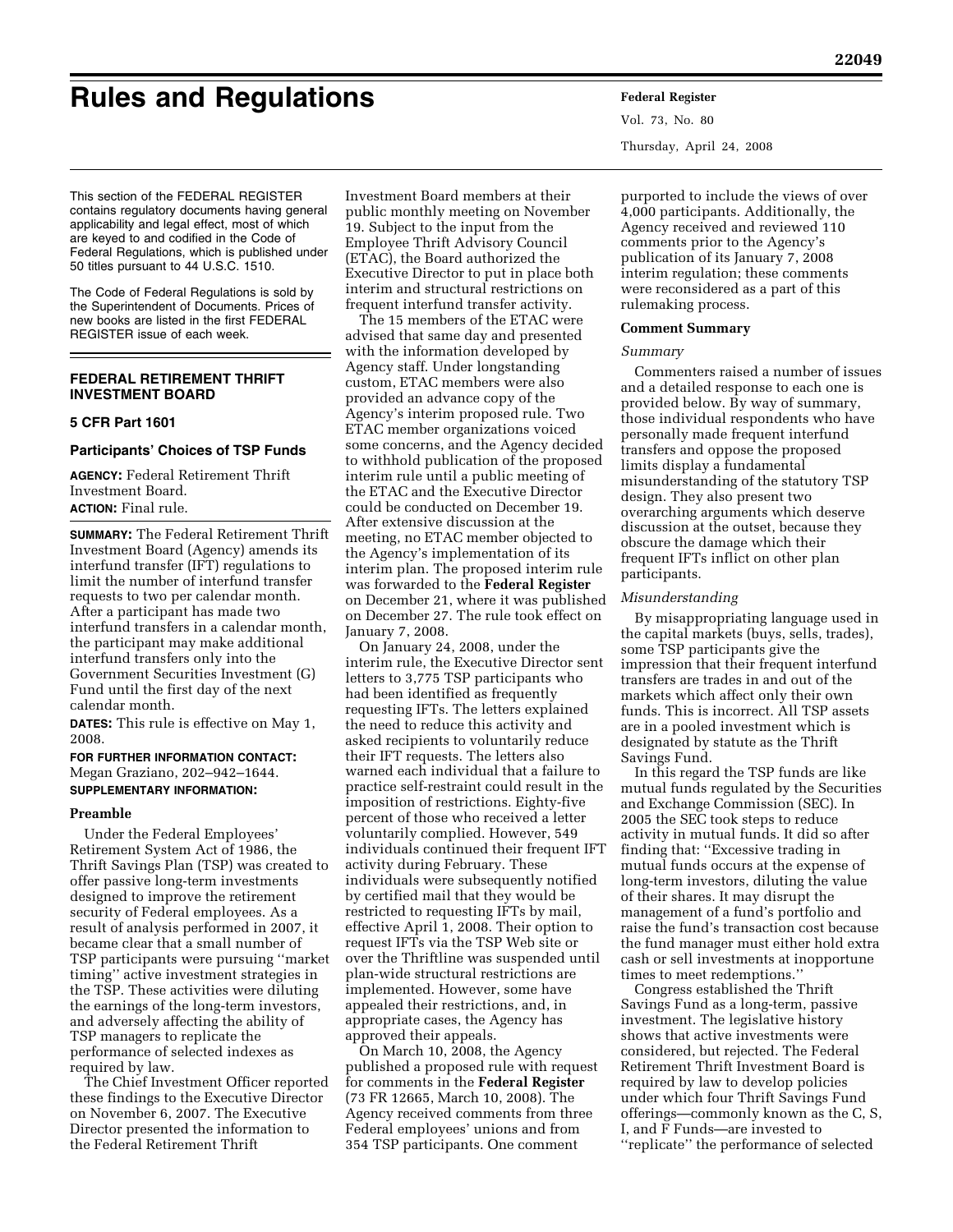market indexes at a low cost. Through careful and diligent management, these goals have been achieved for more than twenty years.

Each day the Agency and its contractors tally new contributions, loan activities, disbursements, and IFTs to arrive at net amounts available for investment in each of the Thrift Savings Fund offerings that day. A similar netting process occurs in the TSP asset manager's commingled investment funds, which include the assets of many other institutional investors. Predictable cash flows and offsets due to netting minimize trading costs.

This carefully designed structure, which optimizes achievement of the statutory goals, has been challenged over the past year by a noticeable increase of IFTs by a small group of participants. The Agency's analysis has demonstrated that fewer than 1 percent of TSP participants are engaging in this activity to the detriment of more than 99 percent of participants who are longterm investors (those who requested 12 or fewer IFTs in calendar year 2007).

The actions by the small group have become less random, which suggests coordination and leads to fewer opportunities for cost savings due to offsets. The deleterious consequences of these activities in the TSP are the same as those which the SEC found occurring in mutual funds. Importantly, the clear intent of this activity—to ''beat'' the market indexes—fundamentally conflicts with statutory mandates that the Board provide passive investments which replicate the performance of market indexes.

## *Claim That Frequent Interfund Transfers Do Not Significantly Increase Costs Is Misleading*

Commenters who oppose restrictions cite the very low TSP administrative expenses as evidence that their actions are harmless. Some concede additional costs, but argue that those additional costs are de minimus and only amount to \$4 per year, per participant.

While we neither accept this number nor the process by which it is derived, the view that exceptional costs generated by 1 percent of participants should be viewed as inconsequential if they can be charged off to 100 percent of plan participants is troubling. The resulting small average cost obscures a significant problem, *i.e.*, the cost to other individual participants can be very high depending on how funds are invested on a particular day. This issue is discussed further below.

Moreover, the Agency rejects the argument that \$16 million in trading costs is small. The entire budget for the

TSP in 2007 was just \$87 million. In the context of how the TSP fiduciaries run the TSP, this additional \$16 million is a very large number.

Costs remain low in the TSP because the Board, exercising due diligence, looks behind broad averages. Indeed, diligent examination led to the discovery last summer of frequent interfund transfer activity by this very small but determined cohort of participants.

As noted above, individual TSP interfund transfers are not ''trades'' and transferees are not ''traders.'' However, frequent IFTs can and do generate expenses which include trading costs at the Fund level. The Agency and its asset manager endeavor to minimize trading costs through offsets, netting, and cost free ''cross-trading.'' Ultimately, if the asset manager must go to the market to buy or sell securities, the associated transaction costs (including commissions paid to the brokers, transfer taxes, and market impact) are borne by all participants in the Fund. These costs are not reflected in the highly publicized and very low TSP expense ratio. Further discussion of transaction costs is featured below.

# *Recommendation That Interfund Transfer Restrictions Apply Only to the I Fund Obscures Significant Abuse*

A number of commenters acknowledge that the analysis presented by the Agency staff makes a compelling case to restrict interfund transfers in the I Fund. However, they argue that the analysis is not as compelling for the other TSP funds. The Agency has decided to apply the restrictions to all TSP offerings for two reasons:

First, the Agency's analysis does demonstrate measurable and growing adverse effects of frequent IFT activity in the S Fund. Moreover, since the analysis was performed, interfund activity in the F Fund increased as well.

Second, the G Fund has been subjected to a frequent transfer/market timing practice that is particularly insidious.

The G Fund is invested in speciallyissued Treasury securities which provide a fixed rate of return established monthly. It is considered the TSP ''stable value'' fund, and is especially important to those cautious investors who seek security of principle and interest.

Some of the frequent interfund transferors have determined that by making one-day round trips in and out of the G Fund three to five times each month, they are able to effectively collect a full month's worth of G Fund earnings for just three to five days of

actual G Fund investment. The windfall they secure comes at the direct expense of long-term G Fund investors who never anticipated that their safe retirement investment would be subjected to such mercenary treatment by their fellow TSP participants.

Practitioners visit a Web site in order to compare notes and calculations to assist each other in the execution of this scheme. They congregate at a message board which they have aptly titled ''G Fund Payday.'' Indeed, like ghost workers, these individuals only show up in the G Fund on the days when their calculations show that G Fund shares will increase in value. With a finite amount of earnings to be allocated, these individuals unquestionably dilute G Fund value at the expense of longterm investors.

This indefensible practice will be severely curtailed by the limit on interfund transfers. Additionally, the Agency will make a structural change beyond the purview of this rulemaking which will totally eradicate this particularly abusive form of frequent interfund transfer activity.

#### **Union Comments**

The Agency received three comments from Federal employees' unions. All acknowledged that frequent IFT activity is detrimental to the performance of the funds and that some action to restrict it is necessary.

One union supports the regulation as written.

One union commented that changes that have already been made address the frequent transfer problem and no further changes are needed. This union is referring to the interim regulation implemented by the TSP in January 2008, whereby the Executive Director identified 3,775 participants who were making excessive IFT requests, thus driving up costs for the participants who are using the TSP in the way it was intended, as a long-term retirement vehicle. Letters were sent to those participants requesting that they voluntarily restrict their IFTs to fewer than four in the month of February. The letter noted that, if the participant did not voluntarily comply, s(he) could be limited to making IFT requests by mail only. This limitation would remain in effect until the Agency implemented structural changes that would automatically apply to all participants.

Thus, the Agency's actions so far were only approved as a temporary measure, to deal with an immediate problem, until the longer-term solution could be put in place. It was an extremely laborintensive process to identify these individuals, notify them by mail,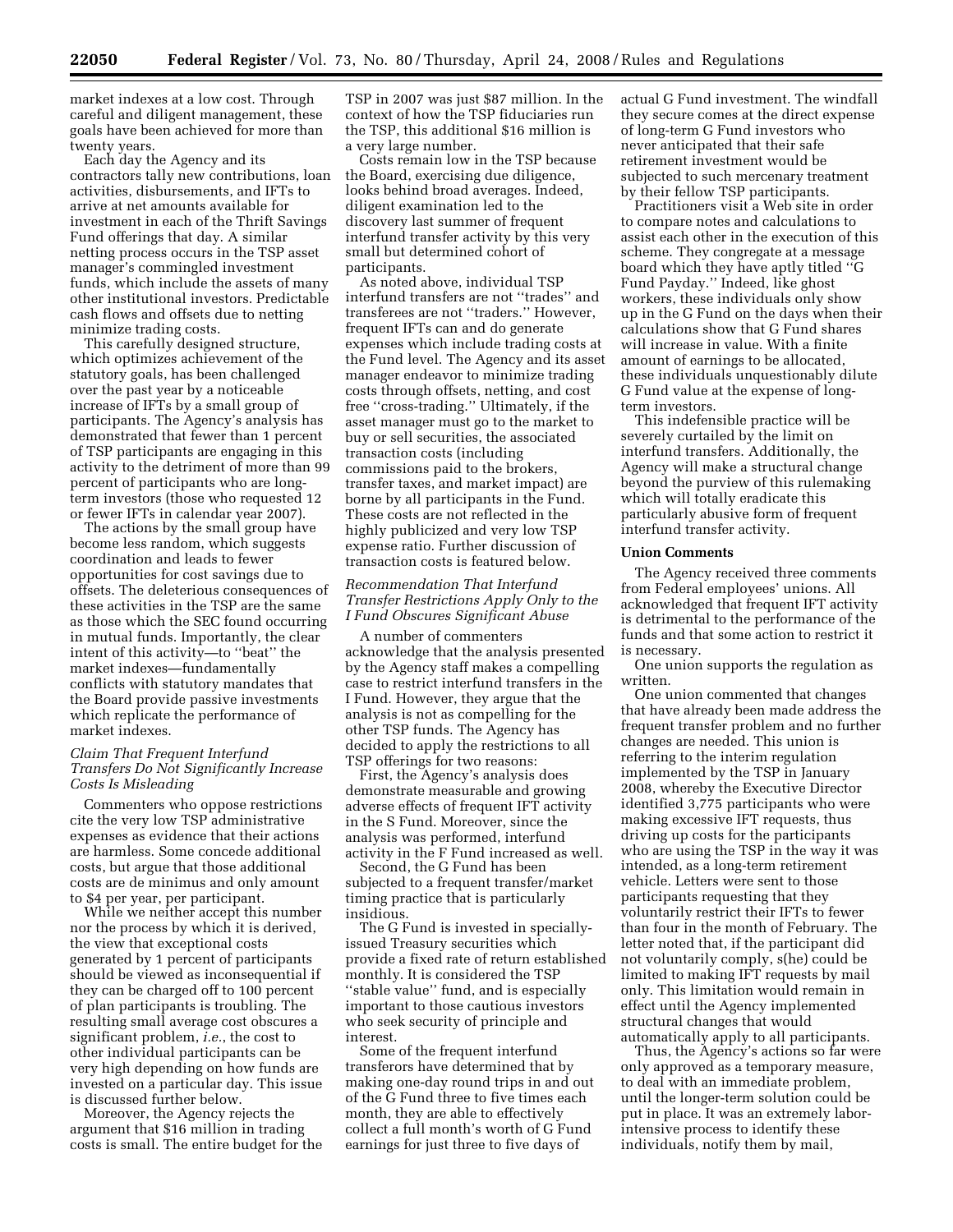identify those who did not voluntarily comply, send them certified letters, restrict their online access, and handle their appeals.

Additionally, in all fairness to those individuals, the Agency would have to continue to apply that same laborintensive process to all participants on a monthly basis.

With this final regulation, the Agency will implement a structural, automated process. While the union asserted that the interim measure was less ''Draconian'' than the proposed regulation, the Agency sees it as the opposite. Under the interim regulation, affected participants must submit IFT requests by mail and, as the Agency processes mail requests in the order received (not necessarily in the order mailed), participants have reduced control over what order their IFTs are executed. (One participant commented against the union proposal and noted that the interim regulation is ''Draconian.'')

This union also suggested that if a change is necessary, it should be ''to allow two transfers per month and after two transfers (if other than the G Fund), attach a fee for servicing the transfer.'' ''While it may be 'impossible to correctly assign the exact costs,' we can follow the leads of other such funds in arriving at a figure.''

In its research, the TSP found no mutual fund or defined contribution plan which allows participants to make a certain number of free transfers and then charges a fee for additional transfers. In fact, fund managers who use trading limitations and fees, do so as a double deterrent, not as a way to accommodate more transfer activity. In recommending this approach at an ETAC meeting, the union noted that TIAA–CREF pursued a similar policy. The Agency contacted TIAA–CREF, and its policy is: A participant who transfers from any fund, transfers back, and then sells it within 60 days may not repurchase that fund for 90 days and, if the transaction involves the international (similar to I Fund), high yield, or small-cap (similar to S Fund) funds, a 2 percent fee is assessed. The TSP regulation is far less restrictive.

The TSP also looked to Vanguard, the largest mutual fund index manager in the country. Holders who redeem shares in any Vanguard mutual fund must wait 60 days before repurchase. For some funds, including the fund that is similar to the TSP's I Fund, if the shareholder redeems a fund that has not been held for 60 days, the shareholder cannot repurchase the fund for 60 days, *and*  must pay a redemption fee, which would be 2 percent for the international

fund. Again, the TSP regulation is far less restrictive.

The third union suggested two proposals. The first was addressed in the preceding paragraph. Alternatively, it proposed four instead of two unrestricted IFTs per month. TSP studies showed that allowing four IFTs per month would not result in any meaningful reduction in the dollar amount of the daily trades. Allowing three IFTs per month would result in a 31 percent reduction in the dollar value and two per month would result in a 53 percent reduction. Thus, the TSP is expecting a reduction in dollar value of between 31 percent and 53 percent, after factoring in some activity related to unlimited transfers to the safe harbor of the G Fund. TSP research has shown that less than 1 percent of participants make more than 12 IFTs per year. Therefore, the regulation will not affect 99 percent of participants. It will allow participants to rebalance their accounts twice per month, which, in the view of the Plan's two investment consultants, is more than adequate.

## **Participant Comments**

## *Support for Proposed Regulation*

Thirty participants supported the regulation.

#### *Opposition to Proposed Regulation*

Some participants suggested there should be a certain number of ''free'' IFTs per month and then a fee per transaction. This proposal was addressed under the union comments discussed above.

Many participants commented that TSP expenses are already very low or that costs are going down. Some noted that TSP Funds are already outperforming their underlying indexes.

TSP expenses are very low. The TSP's enabling legislation requires the Board to develop investment policies which provide for low administrative costs. 5 U.S.C. 8475. Due to efforts by the Board, the net expense ratio for the TSP Funds declined to 1.5 (0.00015%) basis points last year.

However, the Funds also incur transaction costs, which are directly related to the dollar amount of IFTs requested by participants. These transaction costs are investment expenses that reduce investment income *before* deductions for administrative expenses and *are not* included in the expense ratio.

TSP net administrative expenses in 2007 were reduced to \$31,392,286. However, costs from trading activity were an additional \$13,880,098. Although more than 99 percent of

participants made 12 or fewer IFTs last year, all participants shared the full cost of executing the interfund transfers generated by those who made numerous IFTs.

Numerous IFTs increase the dollar amounts of the orders that are given to the investment manager on a daily basis. The investment manager must therefore hold more cash to meet potential redemptions, leading to a greater chance of differences in performance from the indexes tracked by the funds. This difference (tracking error) can be positive or negative, but the TSP is charged by statute to keep this tracking error as low as possible since the funds must, by law, ''replicate'' their respective indexes. 5 U.S.C. 8438. It is indisputable that reducing the dollar amount of IFTs will lower transaction costs and the amount of cash the investment manager must hold and will, therefore, reduce tracking error.

Several participants noted that ''there is no problem;'' that trading costs are going down; that trading costs the average participant \$3, \$3.55, \$3.56, \$4, or \$4.60. They asked ''Why does it cost \$240 to trade a \$300,000 account?'' ''Why can't you determine the exact cost and charge participants accordingly?''

The TSP has avoided using averages when averaging can obscure important distinctions. For example, over the years, some have suggested that the Agency develop an average cost per participant. One could devise a simple calculation, i.e., in 2007, net administrative expenses at approximately \$32 million spread over approximately four million participants would yield an average annual cost of \$8 per participant.

However, this is misleading because costs are borne pro-rata, and increase based on account size. So in order to be precise, the Agency expresses costs in terms of basis points. Thus, with last year's net expense ratio of 1.5 basis points, a new participant with \$1,000 on account can easily determine that his cost was 15 cents, while a veteran participant with \$1 million on account can quickly know that her share of these expenses was \$1,500.

With regard to IFTs, because there are several moving parts each day, an average would obscure important distinctions. For example, on August 16, 2007, participants redeemed 22,219,762 shares of the I Fund. The price they received was \$22.48 based on a 4 p.m. market pricing. When the securities were sold at the opening of the foreign markets later that evening and the following morning, they were sold for \$9,554,497 less than the prices used to determine the \$22.48 share price. This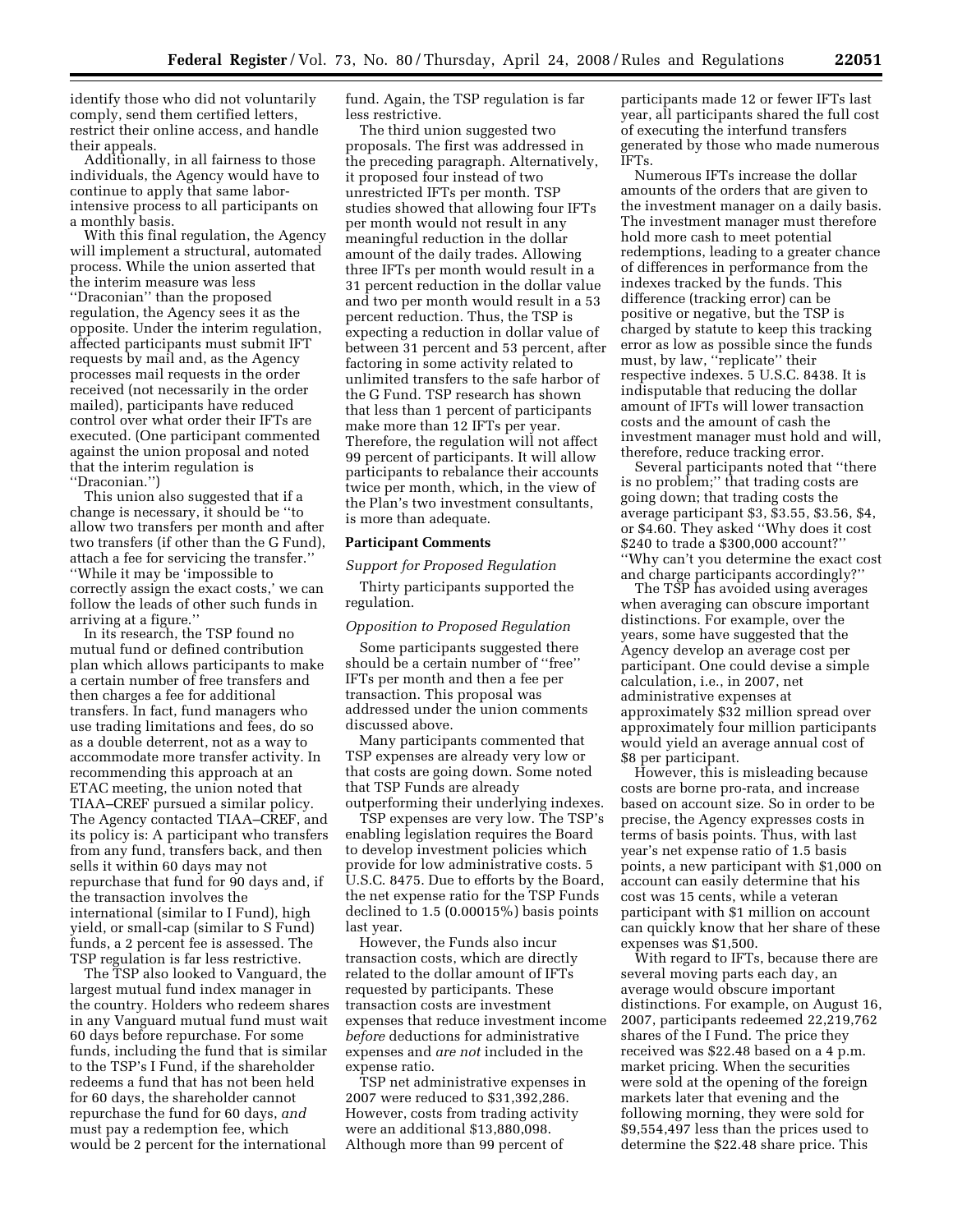equates to a \$0.43 per share trading cost. That is, if the Agency could have determined this in advance, the share price would have been only \$22.05. Instead, the \$9,554,497 difference was charged to the remaining holders of the I Fund. That is in one DAY, not in one year.

Each day is unique, and the timing of participants' redemptions affects how much of the cost is borne by any given participant. A participant who would have redeemed the day before would not have been impacted at all by this transaction. One who transferred funds into the I Fund just before August 16 and transferred out just after would have experienced the full effect.

On August 16, almost half of the dollar amount of the trade was from participants who were requesting frequent IFTs. The Agency knows from its analysis that a large number of the participants who make frequent interfund transfers were moving \$250,000 or more. Each participant who redeemed \$250,000 on that day would have sold 11,121 shares, and therefore would have made *an extra \$4,782.*  (11,121 shares sold multiplied by \$0.43 per share trading cost.) *These ''extra'' funds did not come from the market. Rather, they came from the accounts of other participants who remained in the I Fund.* When examined this way, it becomes clear why frequent IFTers would prefer to express this cost as an annual average spread over all participants.

Additionally, because the investment manager's liquidity pool had been depleted on August 16, \$452 million of that trade settled on August 21 instead of August 17. That cost the G Fund \$235,000 in foregone interest.

The Agency also cannot measure the cost to participants that results from increased tracking error because the investment manager has to keep a larger liquidity pool to meet frequent redemptions.

Every day is different, and different participants are impacted in different ways depending on the timing of their interfund transfer activity. Stating an average cost per participant would be misleading. The goal of this regulation is to reduce IFT activity in order to control the costs borne by the other participants, costs which are different for every participant depending on what days they may be invested in, or not invested in, any particular fund and that are impossible to determine in advance.

Several participants noted that money could be saved by eliminating mailed IFT confirmations and that the DVD for the L Funds was very expensive. Those costs are reflected in the already low

expense ratio, which is assigned pro rata to all TSP participants. The trading expenses are not borne pro rata. In fact, a participant, who transfers out of a fund on a day when the cost to complete that trade is very high, bears none of the cost of that trade, while those who remain in the fund bear it all. It is the inequity of the allocation of the trading expenses which the TSP seeks to address, and which, as discussed in the proposed regulation (73 FR 12667, March 10, 2008), the SEC has identified as a problem for mutual funds.

Several participants said (incorrectly) that the L Funds are responsible for the transactions costs and that these funds should also be limited. The dollar amount of trade activity attributable to the L Funds, especially when compared to the dollar amount of trading activity attributable to participants making frequent IFT requests, is very small. For example, in the I Fund, for September and October 2007, the average daily dollar amount attributable to the L Funds' rebalancing accounted for just 7 percent of the total daily trade, while the average daily dollar amount attributable to those making frequent IFTs (defined in this instance as participants who made IFTs into or out of the I Fund eight or more times in the prior 60 days) was 63 percent. The impact of the L Funds' rebalancing is demonstrably minimal. The Agency monitors the L Funds, as it does all its funds, and, in the unlikely event that the dollar volume of the L Funds' rebalancing becomes costly, the Agency can take steps to reduce the frequency or amount of the rebalancings.

Many participants requested that a fee be charged instead of limiting the number of IFT requests. Some of these participants recommended a ''\$10 flat fee.'' Others noted that the Agency charges a fee for loans, and therefore, should be able to charge a fee for interfund IFTs. This comment was addressed in the proposed regulation as explained below:

Many fund families charge redemption fees for shares which are redeemed within 30, 60, or 90 days of purchase. T. Rowe Price, for example, levies fees on 27 funds, including a 2 percent redemption fee on shares of its International Index Fund (similar to the I Fund) and a 0.5 percent fee on shares of its Equity Index 500 (similar to the C Fund) and Extended Equity Market Index Funds (similar to the S Fund), if they are sold within 90 days of purchase. TIAA–CREF (with \$400 billion of assets under management and 3 million participants) charges a redemption fee of 2 percent on shares of its International Equity, International

Equity Index, High Yield II, Small-Cap Equity, Small-Cap Growth Index, Small-Cap Value Index or Small-Cap Blend Index Funds redeemed within 60 days of purchase. We noted particularly that the fee is a percentage of the dollar amount transacted, not a flat processing charge.

When brokerage firms charge \$10 to execute a stock trade, they know how much it costs them to make that transaction. Mutual fund managers (and the TSP) cannot determine the exact amount of costs to the plan from IFT activity for the following reasons. First, each day, a price for each fund is determined based on closing stock prices for that day. However, the fund manager does not execute every stock trade at that closing price. Any difference is market impact and is charged or credited to the fund, thus impacting the returns of the long-term holders. Second, to accommodate the large trades which result from frequent IFT activity, managers must keep a larger liquidity pool, which causes performance to deviate from that of the index. Lastly, for the TSP, when the liquidity pool is depleted as a result of a number of large trades in a row, cash due to the TSP is not received for up to three days, costing participants foregone interest. None of these three costs is calculable in advance, and all three are different every single day. Because it is impossible to determine how much to charge for each transaction, mutual fund families assess a percentage of the dollar amount transacted, which is then credited back to the Fund.

Many fund families employ trading restrictions similar to Vanguard's whereby an investor may not repurchase any fund within 60 days after a redemption.

We would also note that both TIAA– CREF and Vanguard, among others, use a double-barreled approach by charging a fee on top of the trading restrictions for some funds. For example, if an investor sells the Vanguard Developed Markets Index Fund (similar to the TSP's I Fund) within 60 days of purchasing it, that investor is charged a 2 percent fee and cannot repurchase the fund for 60 days.

In developing its recommendation, the Agency chose not to pursue redemption fees because it is impossible to correctly assign the exact costs to those who are making IFTs. Additionally, imposing a percentage fee would deny our participants the ability to go to the safe harbor of the G Fund at any time for no charge. The Agency considers that capability to be of paramount importance. A fee-based system would especially punish an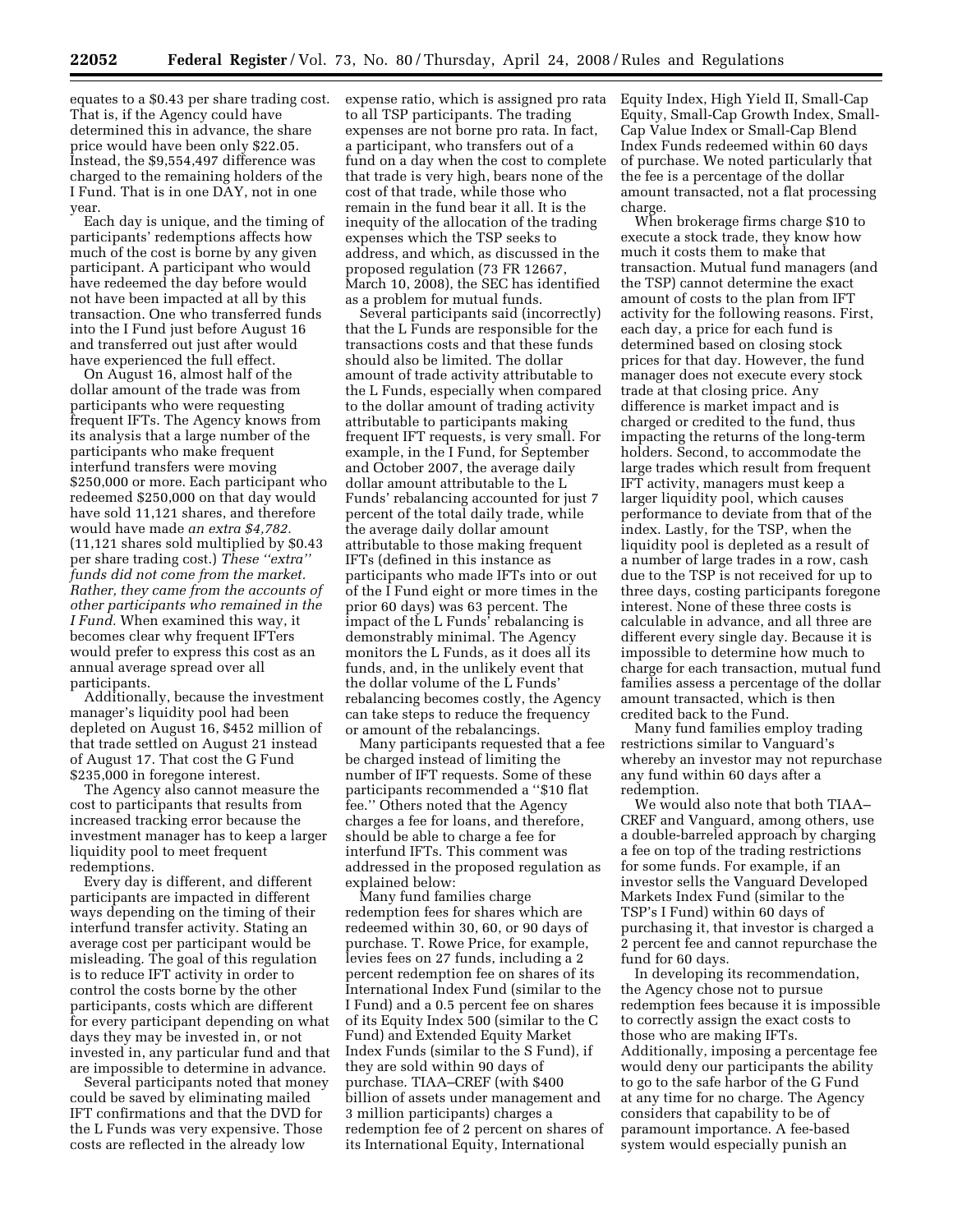infrequent trader who may wish to redeem within 30, 60, or 90 days (depending on the policy) because the market is declining. In this situation, the participant could face losing 2 percent of his/her investment in addition to the market decline, a worst case scenario.

The FRTIB is implementing a procedure to reduce costs to participants. The SEC recommends that all mutual funds take such actions, and according to a 2007 study by Hewitt and Associates, 73 percent of defined contribution plans have adopted policies designed to minimize transaction activities in their funds.

Several participants expressed wanting more than two (e.g., three, four, or more) IFTs per month. Others noted that the Agency should gradually implement its policy (e.g., have a ''trial period'') and start with a limit greater than two. Further, several participants asked ''why two'' trades and stated that the number seemed ''arbitrary.'' According to data compiled by the Agency, limits of four IFTs per month will have very little impact on the dollar volume of daily trades, three IFTs would reduce volume by just 31 percent while two IFTs would reduce volume by approximately half. The Funds in the Plan are index funds. Therefore, the Agency examined the trading policies of the largest index fund manager, Vanguard, and of numerous other mutual fund managers and defined contribution plans. An investor in any Vanguard fund who redeems shares of a Vanguard fund may not purchase any shares of that fund for 60 days. Additionally, in Vanguard's Developed Markets Index Fund (similar to the TSP's I Fund), if the redeemed shares have not been held for 60 days, the investor is charged a 2 percent redemption fee. Thus the approach of two IFTs per month, with unlimited redemptions to the G Fund, is demonstrably more liberal than that provided by the largest provider of index funds.

Some participants expressed a desire to have 24 (or, as suggested by one participant, 12) trades available across the year, as opposed to two per month. The purpose of the regulation is to reduce costs to TSP participants. Transaction costs are highest when the markets are the most volatile. The Agency is seeking to minimize the dollar volume of trades, especially during those times. TIAA–CREF, a very large defined contribution plan provider, tried allowing a certain number of transactions per year and found that it experienced a ''bunching'' of trades during volatile times, precisely the opposite of the intention of the

transfer restrictions. That provider then amended its policy to read, ''A participant who transfers from ANY fund, transfers back, and then sells it within 60 days may not repurchase that fund for 90 days,'' *and,* if the transaction involves the international, high yield, or small-cap funds, a 2 percent fee will be assessed.

Some participants commented that it is their money in the TSP and, therefore, the Agency can't limit their activities. Some contend that the policy will prevent them from maximizing their retirement income. Others stated that the TSP is changing the rules midcourse. Some felt it is unfair to younger TSP participants, they assert, who need to be more aggressive; some felt it was unfair to TSP participants who are close to retirement and, they assert, need to be more aggressive. The SEC and 73 percent of defined contribution plans (according to the 2007 Hewitt Associates study) have acknowledged that market timing (frequent IFT) activity is harmful to the performance of funds. The SEC found that this activity ''dilutes'' value for all investors, and has mandated that mutual funds take action to discourage or eliminate such activity. Additionally, 73 percent of defined contribution plans have taken actions to reduce this activity. The Agency's research has indicated that its proposed limits are more liberal than those of many mutual funds and defined contribution plans. For example, the Thrift Plan for the Employees of the Federal Reserve System does not allow participants to redeem shares of any fund for 14 days after purchase.

Several participants commented that the proposed change would prevent them from engaging in dollar cost averaging. Dollar cost averaging is spending a fixed amount at regular intervals (e.g., monthly) on a particular investment *regardless of share price.*  Dollar cost averaging is, by definition, not driven by the level of the market. A participant can most certainly employ a systematic investment plan, making IFTs every two weeks regardless of the performance of the market, just as dollar cost averaging is intended. In fact, this would essentially be the same frequency of dollar cost averaging into the TSP via withholding from biweekly paychecks.

Several participants stated that, if the Agency changes its IFT policy, they should be allowed to take their money out of the Plan. Congress has established the circumstances under which a participant may withdraw money from his/her account. According to a survey by Hewitt Associates, 73 percent of defined contribution plans have implemented policies to discourage

market timing activities because such activities are detrimental to the performance of the plans. None of the affected participants was permitted a special withdrawal of funds from these plans. Further, the Agency is confident that its proposal is more liberal than most and furthers the TSP's status as a world class retirement vehicle.

Some participants wrote that the new rule should apply to new participants only; current participants should remain under current rules. The Agency's objective in promulgating this regulation was to reduce the impact of frequent IFT activity. Allowing current participants to rebalance using current rules would likely mean that IFT requests would remain at high levels. Thus, this would not reduce the impact of market trading activities and would also be very difficult to program and administer.

Several participants stated that there is no evidence that frequent IFT activity in the C, S, and F Funds has any measurable impact on participants as a whole and that the Agency should restrict only the I Fund. Further still, a handful of participants stated that frequent IFT activity benefits shareholders. While the I Fund transaction costs were the highest, at \$16.5 million, the F and C Funds incurred measurable costs of \$1.1 million and \$605,000, respectively, in 2007. Moreover, the Agency is committed to eradicating the abusive frequent transfer activity in and out of the G fund by which some participants extract earnings which rightfully belong to long-term G fund investors.

As noted above, the TSP cannot determine the exact amount of costs to the plan from IFT activity for the following reasons. First, each day, a price for each fund is determined based on closing stock prices for that day. However, the fund manager does not execute every stock trade at that closing price. Any difference is market impact and is *charged or credited* to the fund, thus impacting the returns of the longterm holders. Second, to accommodate the large trades which result from frequent IFT activity, managers must keep a larger liquidity pool, which causes performance to deviate from that of the index. Lastly, for the TSP, when the liquidity pool is depleted as a result of a number of large trades in a row, cash due to the TSP is not received for up to three days, costing participants foregone interest. None of those three costs is calculable in advance, and all three are different every single day.

Note from above that trading costs may actually be credits. In fact, trading costs in the S Fund in 2007 did benefit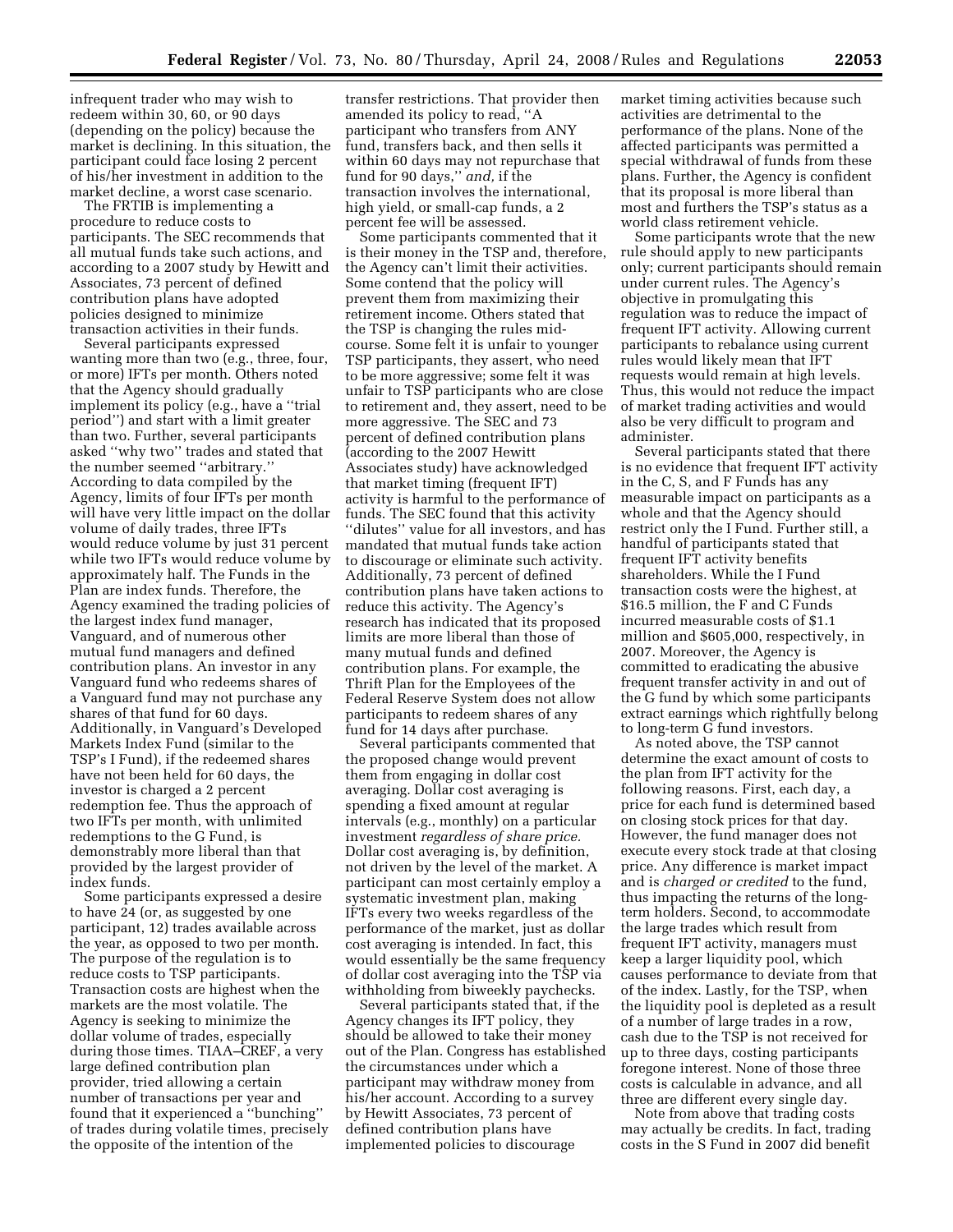the Fund by \$4.3 million. However, it is extremely important to highlight that that number could just as easily have been a cost. There is no way for the Agency to control the size of such costs or whether they are costs versus credits. It can only work to minimize the exposure of the TSP to the potential costs by reducing the dollar amount of the trade. The manager of the S Fund did need to increase the liquidity pool for the Fund, and there were several times during the year that the TSP and its participants lost interest income because cash payment was delayed. Due to these uncertainties, the restrictions must be applied to the TSP Funds as a whole.

Many participants suggested changing the time that the I Fund is priced. By statute, the I Fund must be designed to replicate the performance of an international index (5 U.S.C. 8438(b)(4)(B)). The index is priced at 4 p.m. Eastern Time. Therefore, the I Fund must be priced at 4 p.m.

Some participants commented that fair valuation of the I Fund is increasing costs. On the contrary, costs would be even higher without fair valuation. All of the TSP stock funds are priced at 4 p.m. Eastern Time. For the C and S Funds, the prices used are the 4 p.m. closing prices of the stocks. The I Fund comprises international stocks in countries such as Japan and England. Although the I Fund is priced at 4 p.m., the Japanese market actually closed 13 hours earlier, at 3 a.m. Eastern Time, and the British market closed four and half hours earlier at 11:30 a.m. On most days, those closing prices are used to price the I Fund. However, in times of market turbulence, it can become obvious that if the securities had still been trading at 4 p.m. Eastern Time, the prices would be materially different. Fair value pricing is a process (recommended by the SEC) to update those ''stale'' prices to make them a more accurate reflection of the current market environment.

When the investment manager receives the daily trade order from the TSP, the foreign markets are closed. The investment manager cannot process the order until the markets reopen, and any differences in the opening stock prices from the closing stock prices (market impact) are charged back to the I Fund, affecting its performance. Since fair valuation updates the prices, it brings them closer to where the trades are actually executed, thereby lowering the cost to the Fund. Without fair valuation, the exposure to market impact costs would be greater. Fair valuation is an estimate of prices at 4 p.m. It is not

meant to be an estimation of where the foreign markets will open.

Some participants said it was misleading to compare the TSP to a mutual fund. Others said TSP funds are more like electronically (the Agency assumes the participant meant exchange) traded indexed funds (or ETFs) that are traded through brokers. Others noted the TSP should not be compared to private sector funds because they have active managers. While the TSP Funds are not mutual funds, they are invested in collective trust funds (CTFs) which are virtually identical to mutual funds in the way they are priced and the way that trades are executed. Collective trusts differ from mutual funds in the following ways. In general, only eligible, taxexempt assets such as a 401(k) or defined benefit plan can invest in a CTF. CTFs are regulated by the Comptroller of the Currency, not the SEC and Financial Industry Regulatory Authority (FINRA) (which oversee mutual funds). CTFs do not need to provide prospectuses to investors. Management fees tend to be lower with CTFs. This is in part because CTFs, as the preferred institutional account structure, can offer significant scale advantages to the investment manager. CTFs offer absolute fee transparency. There is a single management fee, unlike the multiple layers of fees associated with mutual funds.

There is a marked trend towards using CTFs in the 401(k) industry, particularly among large plans. Furthermore, lowcost transparent vehicles are entirely consistent with the spirit of the Pension Protection Act of 2006. Unlike commingled funds and mutual funds, ETFs can be bought or sold on an exchange throughout the trading day. They can also be shorted. The TSP Funds have an entirely different structure from that of ETFs. While it is true that ETFs track indexes, the first actively-managed ETF was introduced on March 25, 2008. While it is true that there are actively-managed mutual funds, there are also passively-managed mutual funds which track index performance. Like mutual funds, the TSP Funds are priced once per day, and unlike ETFs, they are not traded on an exchange throughout the day.

Hence, the Agency looks to 401(k) plans, the SEC, and the best practices of mutual fund managers when developing policy. The Agency cited figures from passively-managed index funds whenever possible since these most closely resemble the TSP.

Some participants commented that individual retirement accounts (IRAs) do not have trading restrictions. The

TSP is not an IRA and is not similar in structure to an IRA.

The Agency received a number of comments about the rulemaking process. Some participants stated that the Agency's notice of proposed rulemaking was deficient because it stated it would not affect either small business entities or members of the uniformed services. This comment is unfounded. The Executive Director certified that ''this regulation will not have a significant economic impact on a substantial number of small entities'' but that it could affect ''members of the uniformed services.'' 73 FR 12668, March 10, 2008. He further certified the regulation would affect ''an insubstantial number of financial advisors who may provide advice in connection with the Fund.'' Id.

Some participants asked ''aren't individual shareholders considered small entities.'' They are not. Small entities are defined at 5 U.S.C. 601(6) as a ''small business,'' a ''small organization,'' and a ''small governmental jurisdiction.''

Some participants commented that the Agency's notice of proposed rulemaking was deficient because the proposed regulation is a major rule. A major rule is one that is likely to result in: (A) An annual effect on the economy of \$100,000,000 or more; (B) a major increase in costs or prices for consumers, individual industries, Federal, State, or local government agencies, or geographic regions; or (C) significant adverse effects on competition, employment, investment, productivity, innovation, or on the ability of United States-based enterprises to compete with foreignbased enterprises in domestic and export markets. 5 U.S.C. 804(2). The proposed rule is not a major rule under this definition.

Some participants asked how the Agency could impose IFT restrictions on some participants when the regulation was still proposed. The interim IFT restrictions are based on a regulation which took effect on January 7, 2008. 72 FR 73251, December 27, 2007. Other participants asked how the interim regulation could be enforced against frequent requestors of IFTs when the comments from the interim regulation had not been posted or considered. The Agency's Executive Director did consider comments submitted in connection with the interim regulation. Additionally, the proposed regulation notes ''[c]omments submitted in response to the interim regulation need not be resubmitted; they will be considered as part of this rulemaking process.'' 73 FR 12665,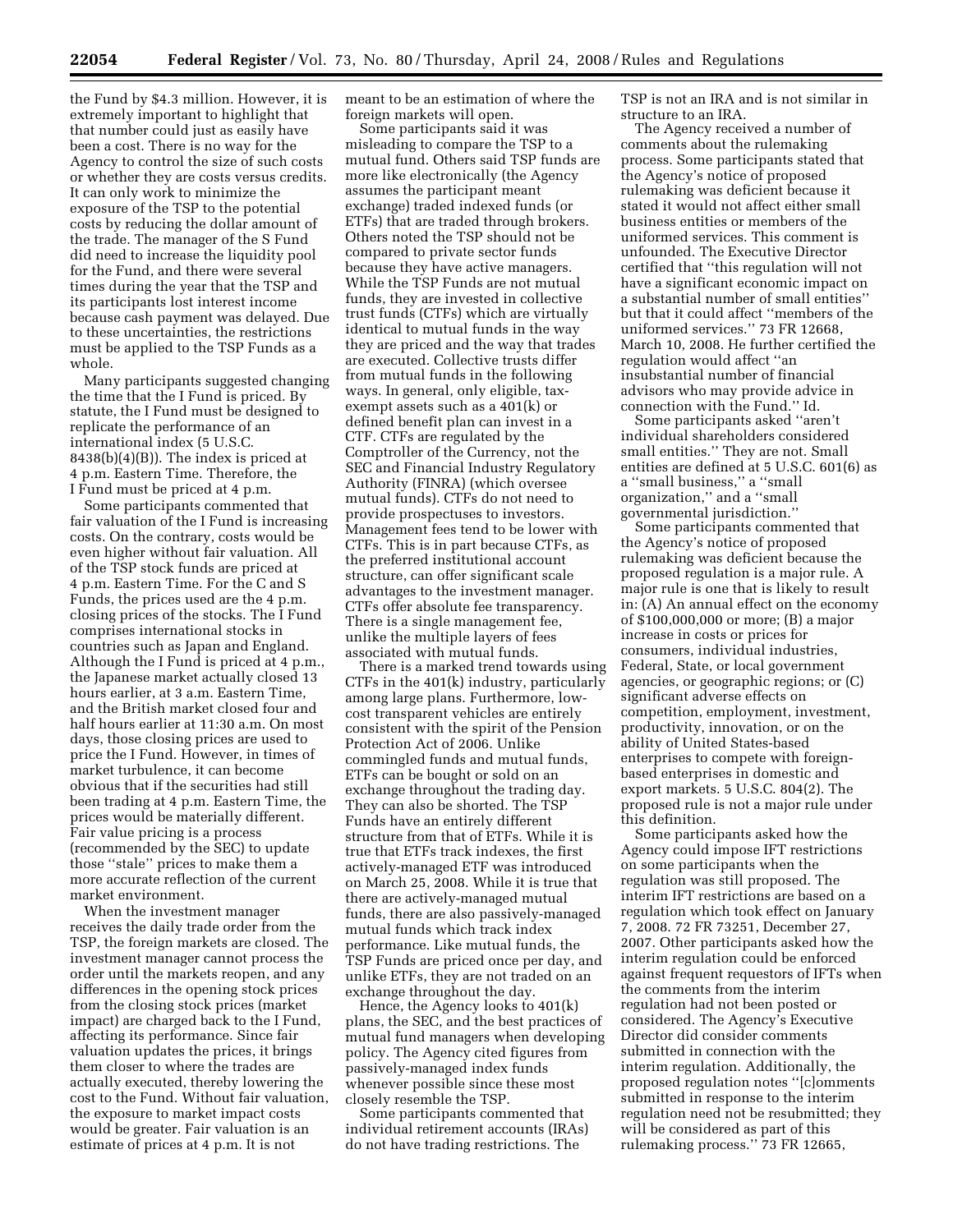March 10, 2008. The Agency is not required to post comments in connection with an interim regulation.

One participant commented that the proposed regulation should be published at ''regulations.gov.'' The proposed regulation was published at *www.regulations.gov* and also published at *www.gpoaccess.gov, www.tsp.gov,*  and *www.frtib.gov.* This participant also noted that the Agency should participate in the Federal Docket Management System (FDMS) functionality provided at regulations.gov. Because the Agency is cost-conscience (Agency research indicates a fee may be associated with the FDMS starting in 2010) and also because the Agency publishes regulations relatively infrequently, the Agency has not analyzed whether this optional functionality would benefit the Agency. However, the Agency may inquire into this functionality in the future. Regardless of these issues, as each participant was individually notified (in the Executive Director's February 2008 letter) regarding this regulation change, and as the Agency received hundreds of comments, the Agency does not believe participating in this optional functionality impacted the rulemaking process.

Some participants commented that the Agency sent out its regulation during a quiet time so that no one would notice. This comment likely refers to the Agency's interim regulation, which was published in the **Federal Register** on December 27, 2007. On November 19, 2007, at an open Board meeting, the Agency's Board heard a presentation from the Agency's Chief Investment Officer. In response, the Board approved a policy to limit interfund transfers. The Board's decision was the subject of extensive press coverage. Additionally, not long after this November 2007 meeting, the Chief Investment Officer's PowerPoint presentation and policy memorandum and the minutes of this meeting were posted on the Agency's Web site. Further, on November 27, 2007, links to additional information about the interfund transfer restrictions were prominently displayed on the TSP website. Before adopting the Board's policy, the Agency sought the advice of the Employee Thrift Advisory Counsel (ETAC) and on December 19, 2007 held an open meeting with the representatives to discuss the proposed approach of using an initial interim regulation followed by a structural limit. This meeting was also subject to extensive press coverage. As soon as practicable after the ETAC meeting, the Agency submitted its interim regulation

to the **Federal Register** which published the interim rule on December 27, 2007. The Agency also forwarded a copy of the interim rule to the President of the Senate, the Speaker of the House of Representatives, the Government Accountability Office, and the U.S. Small Business Administration. Continuing with this spirit of openness, the Agency's Executive Director notified every participant about the proposed regulation in his letter that accompanied the annual participant statement mailed in February of 2008.

Some participants questioned whether this regulation was consistent with the Board's fiduciary obligation. The Board's IFT policy decision is completely consistent with, and, more accurately, mandated by, its fiduciary duty. By law, the Board must adopt investment policies that provide for low administrative costs. 5 U.S.C. 8475. The Board's IFT decision helps it to keep costs low.

A few participants stated that the costs explained in the proposed regulation were not persuasive and suggested that the Agency hire an outside company to do an audit. Some participants also challenged the experience and motivations of the Agency's Chief Investment Officer, Tracey Ray. Ms. Ray graduated summa cum laude from Washington College. She was immediately hired by Merrill Lynch and worked there as an account executive for six years, providing investment advice about stocks, bonds, options and mutual funds to clients. After her tenure at Merrill Lynch, she spent 16 years in the investment department of USF&G Corporation, a Baltimore-based *Fortune 500* insurance company, which was purchased by St. Paul Companies in 1998. While there, she served as a Vice President, portfolio manager and trader for stock, bond, option and short-term cash portfolios, and was responsible for the derivatives program. She also completed the program to earn the designation of Chartered Financial Analyst. She left St. Paul Companies in 2001 to take the position of Deputy Chief Investment Officer for the State of Maryland Pension Fund, where she spent four years evaluating, hiring and firing active money managers until she was hired by the Thrift Savings Plan in 2005. She also serves on the Advisory Committee for the Virginia Retirement System's Defined Contribution Plans.

While Ms. Ray's credentials are impeccable, and her study of the problem facing the TSP was diligent, thoughtful, and thorough, it is important to note that the decision to move forward with IFT restrictions was made

by the Board members, after careful consideration and acting in their capacity as fiduciaries for the TSP. The Agency, in its notice of proposed rulemaking, explained in great detail the adverse effects of frequent IFT activity. The Agency also made available, on the TSP Web site, the memorandum and presentation that led its Board to adopt such a policy. Since these comments neither critique the Agency's methodology nor make substantive challenges to the accuracy of its conclusion, the Agency determined it would not be prudent to spend TSP money to have an outside auditor verify its determinations.

Several participants wrote that, as of March 31, the Agency will be effectively discriminating against a select group of TSP members and that all TSP members should be treated equally under the current TSP rules. Others wrote that it discriminated against members of the military (many of whom are stationed overseas where mail service takes longer). This comment is directed at the interim regulation which allowed the Executive Director to require those participants who engaged in excessive trading to request IFTs by mail only. Pursuant to the interim regulation, the Agency analyzed the trading activity of all participants in October, November, and December 2007. In January, the Agency sent a letter to all participants who made more than three IFTs each month. The letter warned that if they made more than three IFTs in February, or the following months, the Agency could require them to request IFTs by mail only. Thus, it is not accurate to state that the Agency is discriminating against a select group. The Agency scanned the IFT activity of all participants and warned those who made four or more IFTs in three consecutive months that they must stop. Only those participants who failed to heed the warning have been restricted. Although the Investment Allocation form used for IFTs is not generally available on the TSP Web site, restricted participants are able to access it via the TSP Web site; the Agency has also mailed a copy of the IFT transfer form to participants and they can reproduce it as necessary (or call the ThriftLine to obtain more copies).

Several participants mentioned that the proposed regulation is against the Agency's policy of encouraging participants to make their own retirement decisions. For example, some characterized the regulation as ''paternalistic'' or ''patronizing.'' Further, several participants stated that this move takes away employees' control over their retirement and cited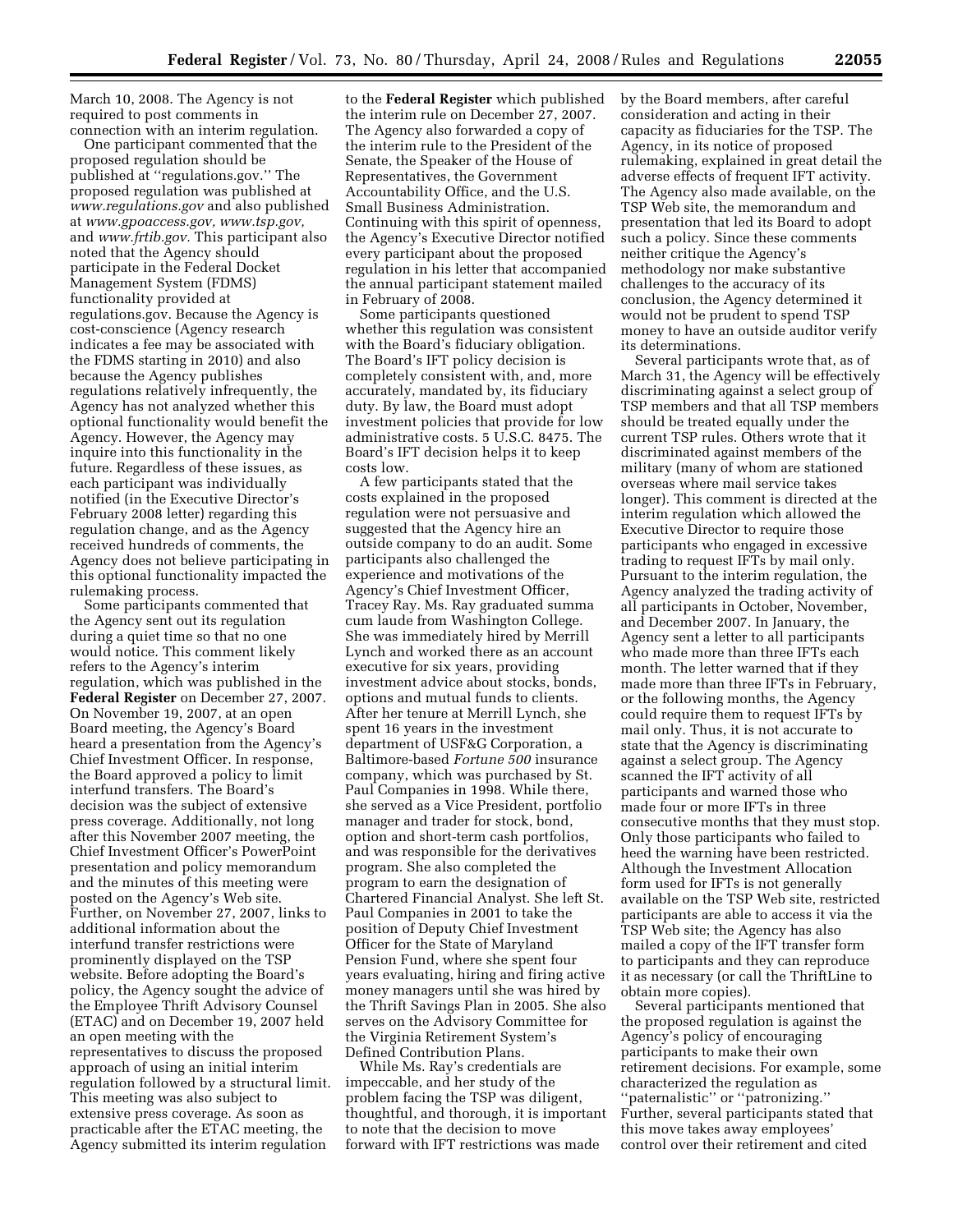the Thrift Savings Plan Open Elections Act of 2004 (Act). This Act allowed Federal employees and members of the uniformed services to begin or alter their TSP contributions at any time instead of limiting such changes to biannual open-season periods. The Act did not alter the requirement in 5 U.S.C. 8438(d) that the Executive Director prescribe regulations allowing at least two interfund transfers per year. This regulation affords participants many more opportunities to make IFTs than the minimum Congress determined necessary and, further, does not change the Agency's continuing policy of educating its participants so that they can control their own retirement.

Several participants commented that the proposed regulation was contrary to an existing Federal regulation. Section 1601.32(b) of title 5, Code of Federal Regulations does currently provide that there is no limit on the number of IFT requests that may be made by a participant. In 2003, the Executive Director published this regulation pursuant to his authority to prescribe such regulations as may be necessary to administer the Thrift Savings Plan. 5 U.S.C. 8474(b)(5). The Executive Director has determined that, in order to effectively administer the TSP, it is necessary to amend this regulation in order to address the impact of frequent transfers on the TSP.

Several participants stated that the TSP spent millions of dollars upgrading its systems to handle daily interfund transfers, and wasting that investment is inconsistent with the Board's fiduciary duty. The Agency did not move to a daily-valued record-keeping platform in order to facilitate frequent IFTs. This upgrade improved efficiency by spreading the volume of IFTs over the course of a full month, rather than requiring a one-time ''batch-process'' at month's end. This upgrade also eliminated the previous 15-day waiting period between IFT requests and execution. The daily-valued platform also enabled participants to have immediate account information access on the Web site and reduced paper statement costs (thus saving the participants over \$3 million per year). Thus, the enhancement to the recordkeeping system was not intended to facilitate frequent IFTs. In fact, the Agency's Executive Director and Board have expressed concern over the potential for misuse of the daily-valued platform both before and since its implementation.

In 2004, Agency staff reviewed the TSP's IFT records to determine if the newly enhanced system was being misused. The level of frequent IFT

activity was de minimus at the time and there was no need to put restrictions in place.

Since fielding the daily-valued platform, the Agency has added toll-free telephone service, reduced processing and transaction timing, added dual/ simultaneous call centers with extended hours, enhanced participant education materials, added a back-up state-of-theart data center, and implemented the lifecycle funds. During this four-year period, the Agency's budget actually decreased on an annual basis.

In short, the Board takes its fiduciary duty very seriously. It has improved service while decreasing costs. It has adopted this IFT policy because the costs associated with frequent transfers have harmed TSP participants. By law, the Board must adopt investment policies that provide for low administrative costs. 5 U.S.C. 8475. The Board's IFT policy decision is completely consistent with this duty.

One participant wrote that the frequent transferors must be making money or else Congress would have stepped in to prevent these people from harming their retirement accounts. The Board, not Congress, has the statutory authority and duty to act solely in the interest of the Plan's participants and beneficiaries. 5 U.S.C. 8477(b)(1). Although the Agency advised the Congress of its plan to limit IFTs, Agency fiduciaries were solely responsible for this decision.

A participant asked if rebalancing a portfolio which may include adjusting the balances of 10 funds constitutes a single IFT. The answer is yes.

A participant suggested that the TSP ''should buy the EFA index which can be bought and sold with a low fee.'' The Agency believes this participant meant the exchange-traded fund (ETF) which tracks the Europe, Australia and Far East (EAFE) Index and has a stock symbol ''EFA.'' EFA is actually not a low cost alternative as it has an expense ratio of 34 basis points versus the TSP's expense ratio of 1.5 basis points.

A participant noted that comparison to other funds is ''meaningless'' as the TSP had unlimited transfers. Other funds also had unlimited transfers prior to 73 percent of them implementing curbs to reduce market timing activity.

A participant noted that Barclay's should make more use of EAFE futures to offset I Fund transactions. Barclays does make use of EAFE and country futures to offset a portion of I Fund transactions. The same participant noted that the Agency should balance out IFT requests to a single order to buy or sell. The Agency does that. That same participant noted that the Agency needs

to evaluate whether total I Fund transactions in 2007 produced net positive or net negative trading costs, on what days and in what amounts. The Agency has that information for each day. The total cost for 2007 was \$16,513,454.

Several participants commented they thought the G Fund should not be favored because it is not a good investment and does not keep up with inflation. The Agency is allowing unlimited redemptions to the G Fund to provide a safe harbor for participants who may wish to exit the stock market during times of financial distress. The Agency would also like to note that, by virtue of the fact that the G Fund rate adjusts every month and is based on longer-term Treasury rates, the G Fund is an inflation hedge because interest rates generally rise when inflation rises.

Several participants commented that the TSP should have more investment options. In 2006, the TSP hired an investment consultant to review the TSP's investment choices. The conclusion of that study was that participants were well served by the current fund lineup. The TSP will conduct similar reviews periodically in the future.

Some participants suggested that Agency comparisons to Fidelity, T. Rowe Price, and Vanguard (among others) are imperfect because these plans offer more diverse investment vehicles and that they are for-profit organizations. It is true that those fund families do offer more choices than the TSP, but defined contribution plans do not offer all available Fidelity, Vanguard, or T. Rowe Price funds. In 2006, the Board hired an investment consultant, Ennis Knupp and Associates, to review the plan. The consultant noted that 70 percent of defined contribution plans with more than 5,000 participants offer 15 or fewer investment options. Additionally, as cited before, over 73 percent of defined contribution plans have some type of trading restrictions. Mutual fund families are for-profit organizations, but all redemption fees are credited back to the funds, not to the profits of the companies. Additionally, why would a profit-oriented company, such as Vanguard, prohibit shareholders from repurchasing funds for 60 days unless it truly believed that market timing was detrimental to fund performance? It does so because the company is attempting to maximize performance of the funds by minimizing costs due to market timing activity.

Based on several comments, there seems to be a misconception that when a participant requests an IFT that his or